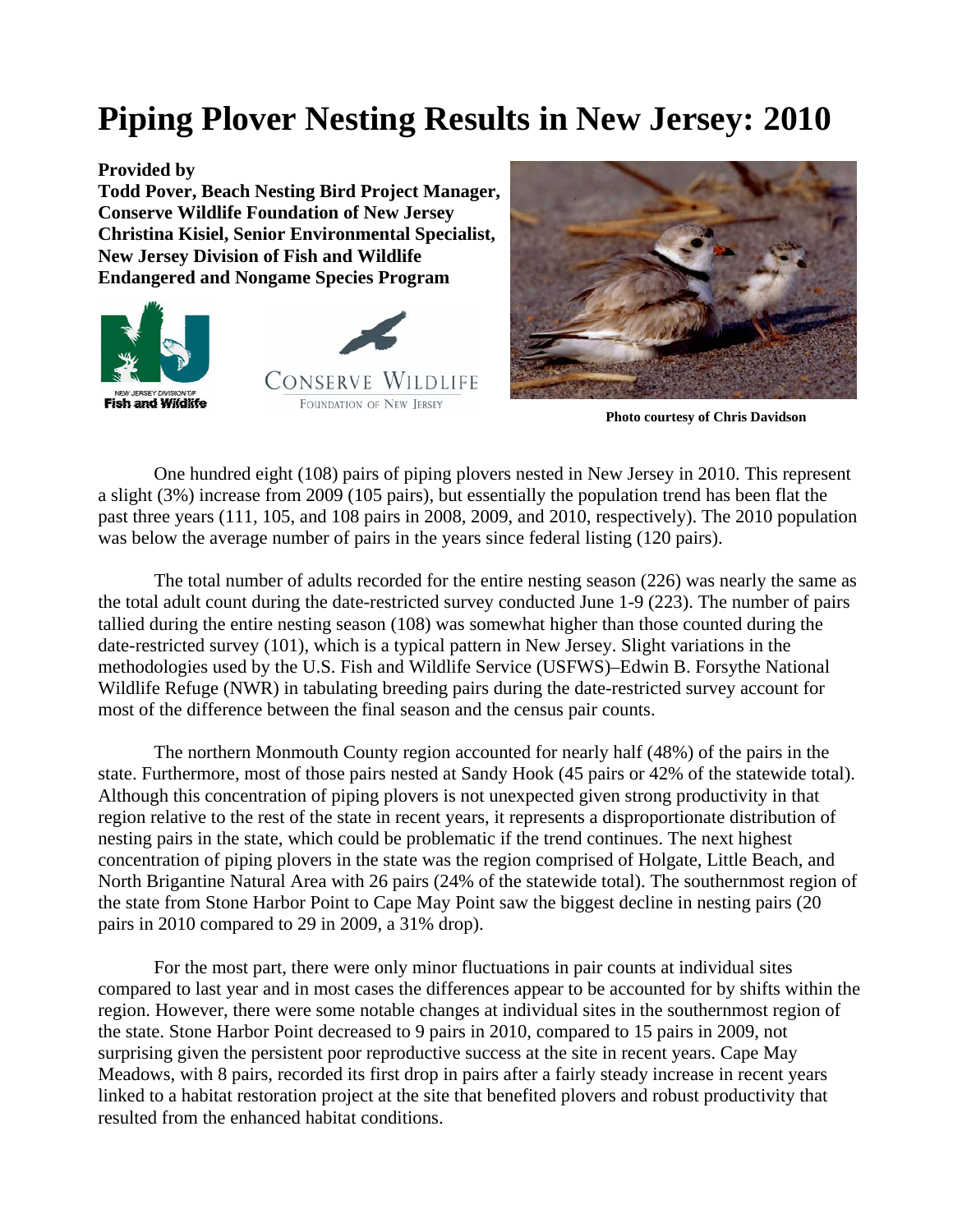Pairs nested at 22 sites statewide, the same as in 2009, but well below the peak count of 30 sites recorded in both 2004 and 2005. The New Jersey Division of Fish and Wildlife (NJDFW), with support from the Conserve Wildlife Foundation of New Jersey (CWFNJ), monitored 11 of the active nesting sites (50% of the sites statewide). This accounted for 34 nesting pairs or just 31% of the statewide total, the lowest percentage since coordinated statewide monitoring began. In addition to the active nesting sites, NJDFW regularly monitored 12 other potential breeding sites. Although no nests were found at those other sites, either some breeding activity or birds were detected at half (6) of those sites, resulting in more extensive monitoring. The National Park Service (NPS) monitored seven active sites within Gateway National Recreation Area-Sandy Hook Unit and one site at an adjacent Coast Guard Station. The USFWS - Edwin B. Forsythe NWR monitored two active sites (Holgate and Little Beach). The USFWS - Cape May NWR monitored two adjacent sites (Two-Mile Beach-Cape May NWR and Coast Guard-LSU), although only the LSU site had active breeding. The Nature Conservancy (TNC) co-monitored one active nesting site, the portion of Cape May Meadows they own.

 Pair-nest success (the percentage of pairs that successfully hatch young from at least one nest) was particularly high in 2010 on a statewide basis (84% vs. 66% in 2009). It was well above the average for the period since federal listing (65%) and one of the highest levels ever recorded. Furthermore, pair-nest success was more or less strong at sites across the entire coastal region. Looking at only NJDFW-monitored sites, pair-nest success was also very high in 2010 compared to 2009 (79% and 52%, respectively). The lack of any significant flooding events was the primary reason for the high hatch success. Low predator activity at Sandy Hook and at some other sites, also played a role.

The statewide fledgling rate, which incorporates data collected by all the state cooperators (NJDFW, CWFNJ, USFWS, NPS, and TNC) was 1.39 fledges per pair, significantly higher than in 2009 (1.05 fledges/pair) and one of the highest ever recorded on a statewide basis. Productivity at NJDFW-monitored sites (0.94 fledges/pair for 34 pairs) was well below the statewide average, but was nearly twice the NJDFW-monitored rate in 2009 (0.48 fledges/pair). This was the first year since 2001 and one of the few years overall since federal listing that New Jersey's statewide productivity was above the 1.24 fledges/pair range wide threshold for population maintenance established in the USFWS Recovery Plan for the Atlantic Coast population of piping plovers (USFWS, 1996). Because New Jersey's population trend is closely correlated to productivity in the prior year (or two), one would reasonably expect a population increase next year, if sufficient suitable habitat remains in the state. However, one mitigating factor that bears close scrutiny is whether the BP Gulf of Mexico oil spill will have any impact on piping plover survival rates. Although it is not clearly known what percentage of New Jersey's breeding population winters in the Gulf of Mexico, a sizeable portion of the overall population winters along the Gulf, so there is potential for adverse impacts on our local population.

Productivity varied by individual site and region, which is a typical pattern. The northern Monmouth County region fledged 1.62 chicks per pair (52 pairs), which was above the USFWS recovery goal (1.50 fledges/pair). Over half (56% or 84 out of 150) of the fledges produced statewide came from the northern Monmouth County region alone. The high productivity in that region, especially Sandy Hook (1.76 fledges/pair for 45 pairs), drove productivity for the entire state, although there were some other areas where robust productivity was recorded as well. The region comprised of Holgate, Little Beach, and North Brigantine Natural Area recorded productivity of 1.42 fledges per pair (26 pairs), also approaching the USFWS recovery goal. Likewise, productivity at Stone Harbor Point (1.44 fledges/pair for 9 pairs) nearly attained the USFWS recovery goal, which is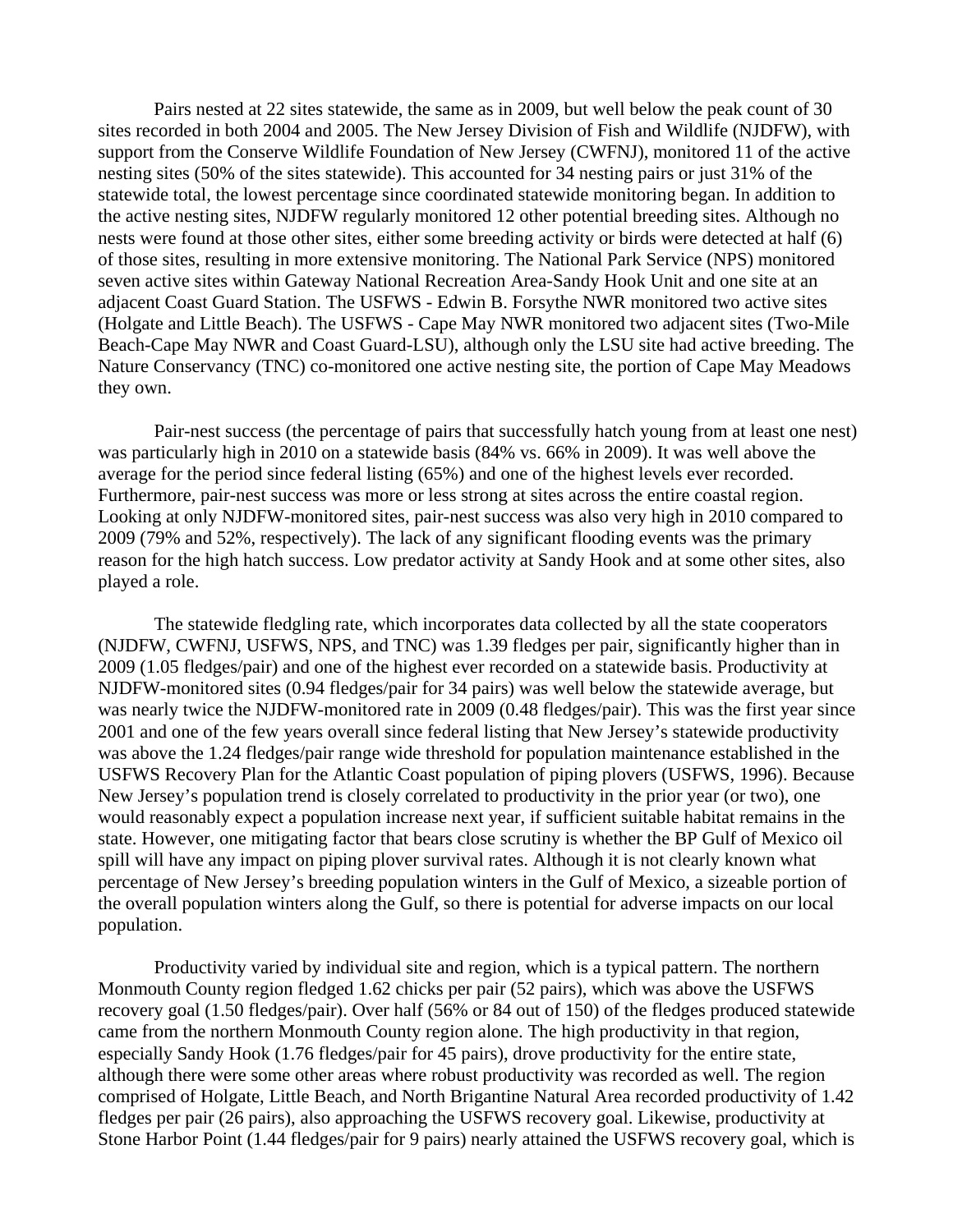particularly notable for that site because it has typically had very low productivity. Cape May Meadows, a site with strong productivity since 2003 (although it was somewhat reduced in 2008 and 2009), also fared fairly well in 2010 with 1.25 chicks fledged per pair (8 pairs). The southern region of the state (Stone Harbor Point to Cape May Point) pooled together produced 1.20 fledges per pair (20 pairs), somewhat below the state as a whole, but a substantial increase over 2009 when just 0.48 chicks fledged per pair from this region.

Factors that impacted piping plover productivity varied considerably by site. Abandonment accounted for just over one-third (37%) of the nest failures statewide. Such a high percentage of abandoned nests would typically be a major concern, however, because of the high hatch success this year, the number of abandoned nests was actually low (11). Flooding was the next highest known cause of nest failure (23% of failed nests), but because this represents such a small number (7) of failed nests, flooding was not a significant factor limiting hatch success this year. Nest failure due to depredation was low this year (17% of failed nests). The cause of nest failure could not be determined for about a quarter (23%) of the failed nests. Causes of brood loss remain very difficult to determine and track and no statewide trend was detected this year.

## **Literature Cited**

U.S. Fish & Wildlife Service. 1996. Piping Plover *(Charadrius melodus)*, Atlantic Coast Population, Revised Recovery Plan. Hadley, MA. 258 pp.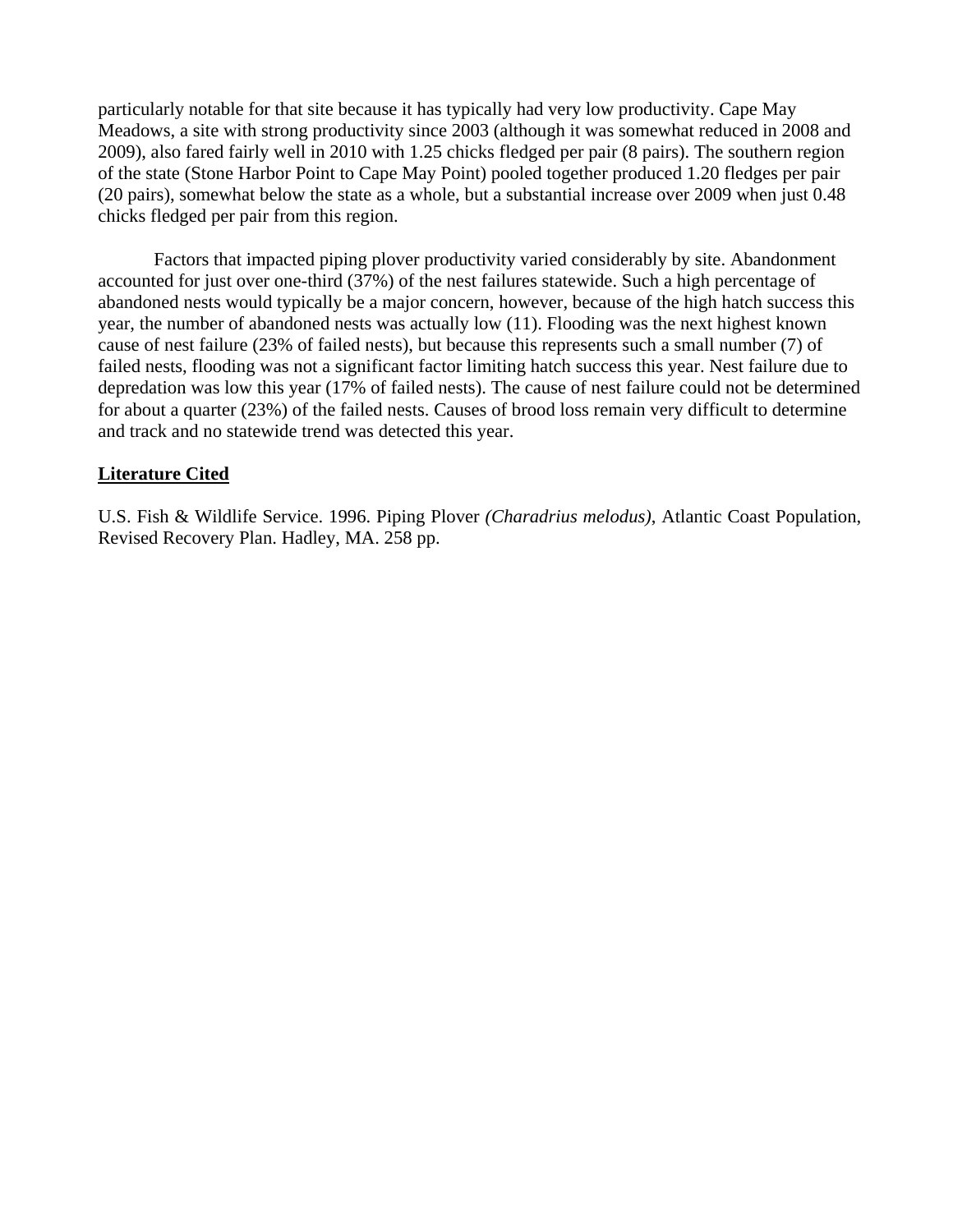|                                | 2001                  | 2002                    | 2003                    | 2004             | 2005             | 2006             | 2007             | 2008             | 2009             | 2010                    |
|--------------------------------|-----------------------|-------------------------|-------------------------|------------------|------------------|------------------|------------------|------------------|------------------|-------------------------|
| Sandy Hook NRA                 | 31                    | 35                      | 38                      | 32               | 22               | 22               | 30               | $32^3$           | 35               | 45                      |
| Coast Guard                    | 6                     | 7                       | $\boldsymbol{8}$        | $\overline{7}$   | 3                | $\overline{4}$   | $\overline{4}$   | $\overline{4}$   | $\overline{4}$   | 5                       |
| North Beach                    | 11                    | 9                       | 9                       | 10               | 6                | $\overline{4}$   | 8                | $\boldsymbol{8}$ | 9                | 13                      |
| North Gunnison                 | 3                     | $\overline{4}$          | 5                       | $\mathfrak{Z}$   | $\overline{c}$   | 3                | $\overline{4}$   | $\overline{7}$   | 9                | 9                       |
| South Gunnsion                 | $\boldsymbol{\theta}$ | 1                       | 1                       | $\mathcal{I}$    | $\theta$         | $\theta$         | 1                | $\overline{c}$   | 5                | $\mathfrak{s}$          |
| Critical Zone                  | 1                     | 2                       | $\overline{4}$          | 3                | 3                | $\mathfrak{Z}$   | $\overline{4}$   | $\overline{4}$   | 2                | 6                       |
| Hidden Beach                   | $\mathfrak{Z}$        | 5                       | $\overline{4}$          | $\mathfrak{Z}$   | $\mathfrak{Z}$   | 3                | $\overline{4}$   | $\overline{c}$   | $\mathfrak{Z}$   | $\mathfrak{Z}$          |
| Fee Beach                      | 7                     | 7                       | 6                       | $\overline{4}$   | $\overline{4}$   | $\overline{4}$   | $\overline{4}$   | $5^3$            | $\mathfrak{Z}$   | $\mathfrak{Z}$          |
| South Fee Beach                | $\boldsymbol{\theta}$ | $\theta$                | 1                       | $\mathcal{I}$    | 1                | 1                | $\mathcal{I}$    | $2^3$            | $\theta$         | $\mathfrak{I}$          |
| Sea Bright North               | 3                     | 5                       | 7                       | 5                | 7                | 7                | 8                | 8                | 6                | 3                       |
| Monmouth Beach North           | 4                     | 3                       | $\overline{c}$          | $\overline{4}$   | 3                | 3                | 1                | 1                | 1                | $\overline{2}$          |
| Monmouth Beach South           | 1                     | 1                       | $\overline{0}$          | $\theta$         | $\mathbf{0}$     | $\boldsymbol{0}$ | $\mathbf{0}$     | $\boldsymbol{0}$ | $\theta$         | $\boldsymbol{0}$        |
| <b>Seven Presidents Park</b>   | $\Omega$              | $\overline{0}$          | 1                       | 1                | 1                | 2                | 3                | 3                | 2                | $\overline{c}$          |
| Long Branch                    | $\Omega$              | $\mathbf{0}$            | 1                       | $\mathbf{0}$     | $\boldsymbol{0}$ | $\boldsymbol{0}$ | $\theta$         | $\boldsymbol{0}$ | $\boldsymbol{0}$ | $\boldsymbol{0}$        |
| <b>Region 2 subtotal</b>       | 39                    | 44                      | 49                      | 42               | 33               | 34               | 42               | 44               | 44               | 52                      |
| Sea Girt - Wreck Pond          | $\mathbf{0}$          | $\boldsymbol{0}$        | 1                       | 1                | 1                | $\mathbf{0}$     | 1                | $\mathbf{0}$     | 1                | $\boldsymbol{0}$        |
| Sea Girt - NGTC                | $\theta$              | 1                       | $\boldsymbol{0}$        | $\mathbf{0}$     | $\boldsymbol{0}$ | $\mathbf{0}$     | 1                | $\overline{0}$   | $\mathbf{0}$     | $\boldsymbol{0}$        |
| Island Beach SP - Dike         | $\mathbf{0}$          | $\boldsymbol{0}$        | $\overline{c}$          | 3                | $\overline{c}$   | $\boldsymbol{0}$ | $\mathbf{0}$     | $\boldsymbol{0}$ | $\boldsymbol{0}$ | $\boldsymbol{0}$        |
| <b>Barnegat Light</b>          | $\overline{2}$        | 3                       | 3                       | 3                | $\overline{4}$   | 3                | 4                | 3                | 1                | 3                       |
|                                | $\overline{2}$        | $\overline{\mathbf{4}}$ | 6                       | 7                | 7                | 3                | 6                | 3                | $\overline{2}$   | $\overline{\mathbf{3}}$ |
| <b>Region 3 subtotal</b>       | 19                    | 14                      |                         |                  |                  |                  |                  |                  | $\overline{7}$   | 10                      |
| Holgate                        |                       |                         | 13                      | 16               | 13               | 16               | 14               | 11               |                  |                         |
| <b>Little Beach</b>            | 12                    | 17                      | 19                      | 19               | 11               | 12               | 17               | 12               | 10               | 13                      |
| North Brigantine NA            | 12                    | 15                      | 17                      | 8                | 8                | 8                | 8                | 8                | 6                | 3                       |
| <b>Region 4 subtotal</b>       | 43                    | 46                      | 49                      | 43               | 32               | 36               | 39               | 31               | 23               | 26                      |
| Brigantine - Inlet (Cove)      | $\mathbf{0}$          | 1                       | $\mathbf{0}$            | $\boldsymbol{0}$ | $\boldsymbol{0}$ | $\boldsymbol{0}$ | $\theta$         | $\boldsymbol{0}$ | $\boldsymbol{0}$ | $\boldsymbol{0}$        |
| Seaview Harbor Marina          | $\mathbf{0}$          | $\boldsymbol{0}$        | $\mathbf{0}$            | $\mathbf{0}$     | $1^3$            | $\boldsymbol{0}$ | $\theta$         | $\mathbf{0}$     | $\mathbf{0}$     | $\boldsymbol{0}$        |
| Ocean City - North             | 8                     | 8                       | 2                       | 1                | 1 <sup>3</sup>   | $\boldsymbol{0}$ | $\theta$         | $\mathbf{0}$     | $\mathbf{0}$     | $\theta$                |
| Ocean City - Center            | 9                     | 8                       | 8                       | 8                | 5                | 7                | $\overline{4}$   | 3                | 1                | $\overline{0}$          |
| <b>Region 5 subtotal</b>       | 17                    | 17                      | 10                      | 9                | 6                | 7                | 4                | 3                | 1                | $\bf{0}$                |
| Corson's Inlet SP              | 1                     | 1                       | 2                       | 3                | $\overline{2}$   | 2                | $\overline{2}$   | $\mathbf{1}$     | $\overline{c}$   | $\boldsymbol{0}$        |
| <b>Strathmere NA</b>           | $\theta$              | $\boldsymbol{0}$        | $\boldsymbol{0}$        | $\mathbf{0}$     | $\mathbf{1}$     | 1                | $\theta$         | $\boldsymbol{0}$ | $\boldsymbol{0}$ | 1                       |
| Strathmere (Upper Twp.)        | $\mathbf{0}$          | $\boldsymbol{0}$        | 1                       | 1                | 1                | $\boldsymbol{0}$ | $\mathbf{0}$     | $\boldsymbol{0}$ | $\boldsymbol{0}$ | 1                       |
| <b>Whale Beach</b>             | $\mathbf{0}$          | 1                       | $\boldsymbol{0}$        | $\theta$         | $\boldsymbol{0}$ | $\boldsymbol{0}$ | $\overline{0}$   | $\mathbf{0}$     | $\mathbf{0}$     | $\overline{0}$          |
| Sea Isle - South               | 1                     | $\boldsymbol{0}$        | $\boldsymbol{0}$        | $\mathbf{0}$     | $\boldsymbol{0}$ | $\boldsymbol{0}$ | $\theta$         | $\boldsymbol{0}$ | $\mathbf{0}$     | $\boldsymbol{0}$        |
| Townsend's Inlet               | 1                     | 1                       | 1                       | 1                | 1                | $\boldsymbol{0}$ | $\boldsymbol{0}$ | $\boldsymbol{0}$ | $\boldsymbol{0}$ | $\boldsymbol{0}$        |
| Avalon - North                 | 1                     | $\boldsymbol{0}$        | $\boldsymbol{0}$        | $\mathbf{0}$     | $\boldsymbol{0}$ | $\boldsymbol{0}$ | $\mathbf{0}$     | $\boldsymbol{0}$ | $\mathbf{0}$     | $\boldsymbol{0}$        |
| Avalon - Dunes                 | 4                     | 7                       | 8                       | 8                | 5                | 4                | 5                | 4                | 4                | 5                       |
| <b>Region 6 subtotal</b>       | 8                     | 10                      | 12                      | 13               | 10               | 7                | 7                | 5                | 6                | 7                       |
| Stone Harbor Point             | 5                     | 6                       | - 6                     | $\mathbf Q$      | 10               | 17               | 17               | 11               | 15               | Q                       |
| Champagne Island               | $\boldsymbol{0}$      | 0                       | $\boldsymbol{0}$        | 1                | 1                | $\overline{c}$   | 1                | $\boldsymbol{0}$ | $\boldsymbol{0}$ | $\boldsymbol{0}$        |
| N. Wildwood - Hereford         | $\theta$              | 3                       | 3                       | $\overline{4}$   | 3                | 3                | $\overline{c}$   | 1                | 2                | 2                       |
| Two-Mile Beach                 | 1                     | 2                       | $\overline{c}$          | $\mathcal{I}$    | 1                | 1                | $\overline{2}$   | 0                | $\theta$         | 1                       |
| Cape May NWR                   | $\theta$              | $\theta$                | $\mathcal O$            | $\theta$         | 0                | 0                | 1                | 0                | 0                | 0                       |
| Coast Guard - $LSU1$           | 1                     | $\overline{\mathbf{c}}$ | $\overline{\mathbf{c}}$ | 1                | 1                | 1                | 1                | $\theta$         | $\theta$         | 1                       |
| Coast Guard - TRACEN           | 2                     | 3                       | $\overline{4}$          | 1                | 3                | $\boldsymbol{0}$ | $\overline{2}$   | 1                | $\boldsymbol{0}$ | $\boldsymbol{0}$        |
| Cape May City                  | $\overline{c}$        | 1                       | $\boldsymbol{0}$        | 1                | $\boldsymbol{0}$ | $\boldsymbol{0}$ | $\boldsymbol{0}$ | 1                | 1                | $\boldsymbol{0}$        |
| Cape May Meadows               | 3                     | 2                       | 3                       | $\overline{4}$   | 5                | 6                | 7                | 11               | 11               | 8                       |
| The Nature Conservancy         | $\overline{2}$        | $\overline{c}$          | 2                       | $\mathcal{I}$    | $4^3$            | 3                | $\overline{4}$   | 7                | 7                | 5                       |
| Cape May Point SP <sup>2</sup> | 1                     | $\mathcal O$            | 1                       | 3                | $2^3$            | 3                | 3                | $\overline{4}$   | 4                | 3                       |
| <b>Region 7 subtotal</b>       | 13                    | 17                      | 18                      | 21               | 23               | 29               | 31               | 25               | 29               | 20                      |
| <b>Total Pairs</b>             | 122                   | 138                     | 144                     | 135              | 111              | 116              | 129              | 111              | 105              | 108                     |
| Pairs at NJDFW sites           | 57                    | 68                      | 70                      | 66               | 61               | 62               | 62               | 49               | 46               | 34                      |

**Table 1. Number of pairs of piping plovers at New Jersey nesting sites: 2001-2010.**

<sup>1</sup> Prior to 2002 this site was co-monitored by NJDFW.<br><sup>2</sup> Starting in 2003 this site was monitored by NJDFW.

 $3$  The same pair nested at two nearby sites. Therefore "subtotals" and "totals" will be less than sum of individual sites. Note: Sites in italics were monitored by agencies other than NJDFW: Sandy Hook NRA by the National Park Service, Holgate and Little Beach by USFWS - Edwin B. Forsythe NWR, Two-Mile Beach by USFWS - Cape May NWR, and Cape May Meadows-TNC by The Nature Conservancy - Delaware Bayshores Office.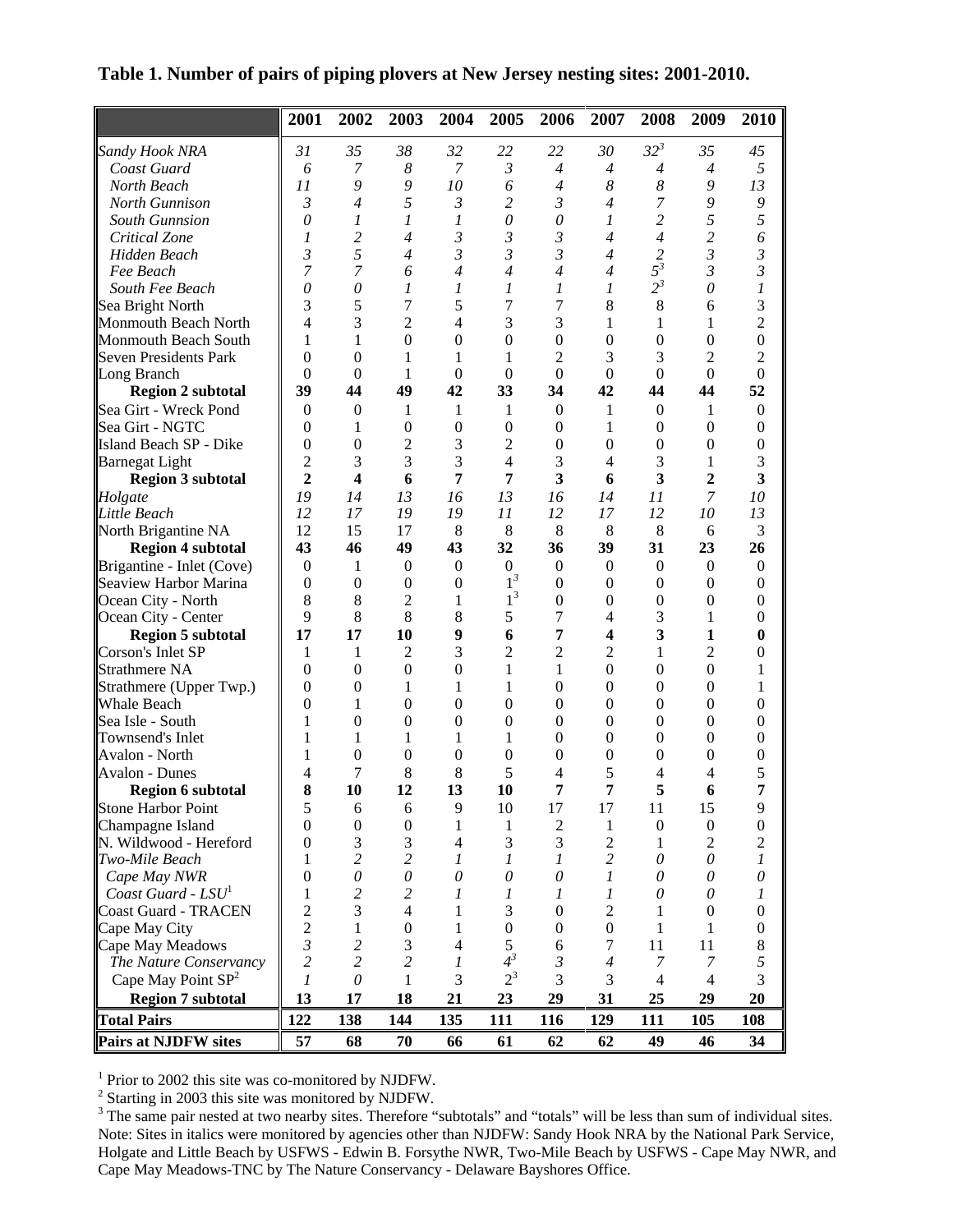|                              |                  | <b>State</b>                |                  | Final               |                             |                  |  |  |
|------------------------------|------------------|-----------------------------|------------------|---------------------|-----------------------------|------------------|--|--|
|                              |                  | <b>Census Count</b>         |                  | <b>Season Count</b> |                             |                  |  |  |
|                              | # Pairs          | # Unpaired<br><b>Adults</b> | # Total Adults   | # Pairs             | # Unpaired<br><b>Adults</b> | # Total Adults   |  |  |
| Sandy Hook Coast Guard       | 5                | $\overline{0}$              | 10               | 5                   | 0                           | 10               |  |  |
| Sandy Hook North Beach       | 12               | $\mathbf{0}$                | 24               | 13                  | $\boldsymbol{0}$            | 26               |  |  |
| Sandy Hook North Gunnison    | 8                | $\mathbf{0}$                | 16               | 9                   | $\mathbf{0}$                | 18               |  |  |
| Sandy Hook South Gunnison    | 5                | $\overline{0}$              | 10               | 5                   | $\mathbf{0}$                | 10               |  |  |
| Sandy Hook Critical Zone     | $\overline{4}$   | $\theta$                    | 8                | 6                   | 0                           | 12               |  |  |
| Sandy Hook Hidden Beach      | 3                | $\theta$                    | 6                | 3                   | $\mathbf{0}$                | 6                |  |  |
| Sandy Hook Fee Beach         | 3                | $\theta$                    | 6                | 3                   | 0                           | 6                |  |  |
| Sandy Hook South Fee Beach   | 1                | $\theta$                    | 2                | $\mathbf{1}$        | 0                           | 2                |  |  |
| Sea Bright North             | 4                | $\overline{0}$              | 8                | 3                   | 1                           | 7                |  |  |
| Monmouth Beach North         | 1                | $\mathbf{0}$                | $\overline{c}$   | $\overline{c}$      | $\mathbf{0}$                | 3 <sup>1</sup>   |  |  |
| Monmouth Beach South         | $\mathbf{0}$     | $\theta$                    | $\overline{0}$   | $\mathbf{0}$        | $\overline{0}$              | $\boldsymbol{0}$ |  |  |
| Seven Presidents Park        | 1                | $\mathbf{1}$                | 3                | $\overline{2}$      | 0                           | 4                |  |  |
| Long Branch                  | $\mathbf{0}$     | $\theta$                    | $\theta$         | $\boldsymbol{0}$    | 0                           | $\mathbf{0}$     |  |  |
| <b>Region 2 subtotal</b>     | 47               | 1                           | 95               | 52                  | 1                           | 104              |  |  |
| Belmar - Shark River Inlet   | $\boldsymbol{0}$ | 1                           | 1                | $\mathbf{0}$        | $\mathbf{0}$                | 0                |  |  |
| Sea Girt - Wreck Pond        | $\mathbf{0}$     | $\theta$                    | $\overline{0}$   | $\boldsymbol{0}$    | 0                           | 0                |  |  |
| Sea Girt - NGTC              | $\mathbf{0}$     | $\theta$                    | $\overline{0}$   | $\boldsymbol{0}$    | 0                           | 0                |  |  |
| Island Beach SP - Dike       | $\mathbf{0}$     | $\theta$                    | 0                | $\boldsymbol{0}$    | 0                           | 0                |  |  |
| <b>Barnegat Light</b>        | 2                | $\theta$                    | 4                | 3                   | 0                           | 6                |  |  |
| <b>Region 3 subtotal</b>     | $\overline{2}$   | 1                           | 5                | 3                   | 0                           | 6                |  |  |
| Holgate                      | 9                | 7                           | 25               | 10                  | 5                           | 25               |  |  |
| Little Beach                 | 9                | 12                          | 30               | 13                  | 4                           | 30               |  |  |
| North Brigantine NA          | 5                | $\boldsymbol{0}$            | 10               | 3                   | $\mathbf{0}$                | 6                |  |  |
| <b>Region 4 subtotal</b>     | 23               | 19                          | 65               | 26                  | 9                           | 61               |  |  |
| Brigantine Beach             | $\mathbf{0}$     | $\theta$                    | $\overline{0}$   | $\boldsymbol{0}$    | 0                           | $\mathbf{0}$     |  |  |
| Brigantine - Inlet (Cove)    | $\mathbf{0}$     | $\mathbf{0}$                | 0                | $\boldsymbol{0}$    | $\mathbf{0}$                | 0                |  |  |
| Seaview Harbor Marina        | $\mathbf{0}$     | $\mathbf{0}$                | 0                | $\boldsymbol{0}$    | 0                           | 0                |  |  |
| Ocean City - North           | $\mathbf{0}$     | $\theta$                    | 0                | $\boldsymbol{0}$    | 0                           | 0                |  |  |
| Ocean City - Center          | $\mathbf{0}$     | $\theta$                    | 0                | $\boldsymbol{0}$    | 0                           | 0                |  |  |
| <b>Region 5 subtotal</b>     | 0                | 0                           | 0                | $\bf{0}$            | 0                           | 0                |  |  |
| Corson's Inlet SP            | $\mathbf{0}$     | $\theta$                    | 0                | $\boldsymbol{0}$    | 0                           | 0                |  |  |
| Strathmere Natural Area      | 1                | $\theta$                    | 2                | 1                   | 0                           | 2                |  |  |
| Strathmere (Upper Twp.)      | 1                | $\overline{0}$              | $\overline{c}$   | 1                   | $\Omega$                    | $\overline{c}$   |  |  |
| Townsend's Inlet             | 0                | $\theta$                    | $\theta$         | $\boldsymbol{0}$    | 0                           | 0                |  |  |
| Avalon - North               | $\overline{0}$   | $\theta$                    | 0                | $\boldsymbol{0}$    | 0                           | 0                |  |  |
| Avalon - Dunes               |                  | 0                           | 12               |                     |                             | 11               |  |  |
| Stone Harbor - Oceanfront    | $\boldsymbol{0}$ | $\boldsymbol{0}$            | $\boldsymbol{0}$ | $\boldsymbol{0}$    | $\boldsymbol{0}$            | $\boldsymbol{0}$ |  |  |
| <b>Region 6 subtotal</b>     | 8                | $\bf{0}$                    | 16               | 7                   | 1                           | 15               |  |  |
| Stone Harbor Point           | 10               | 0                           | 20               | 9                   | $\boldsymbol{0}$            | 18               |  |  |
| N. Wildwood - Hereford Inlet | $\mathbf{1}$     | $\mathbf{0}$                | $\boldsymbol{2}$ | $\boldsymbol{2}$    | $\boldsymbol{0}$            | $3^1\,$          |  |  |
| 2-Mile Beach - USFWS         | $\boldsymbol{0}$ | $\mathbf{0}$                | $\mathbf{0}$     | $\boldsymbol{0}$    | $\boldsymbol{0}$            | $\boldsymbol{0}$ |  |  |
| 2-Mile Beach - LSU           | 1                | $\boldsymbol{0}$            | 2                | 1                   | $\mathbf{0}$                | 2                |  |  |
| Coast Guard - TRACEN         | $\mathbf{0}$     | $\mathbf{0}$                | $\mathbf{0}$     | $\boldsymbol{0}$    | $\mathbf{0}$                | $\boldsymbol{0}$ |  |  |
| Cape May City                | 0                | $\mathbf{0}$                | $\mathbf{0}$     | $\boldsymbol{0}$    | $\mathbf{0}$                | $\mathbf{0}$     |  |  |
| Cape May Meadows - TNC       | 5                | $\mathbf{0}$                | 10               | 5                   | $\mathbf{0}$                | 10               |  |  |
| Cape May Meadows - CMPSP     | 4                | 0                           | 8                | 3                   | 1                           | 7                |  |  |
| Cape May Point Borough       | $\boldsymbol{0}$ | $\mathbf{0}$                | $\mathbf{0}$     | $\boldsymbol{0}$    | $\boldsymbol{0}$            | $\boldsymbol{0}$ |  |  |
| <b>Region 7 subtotal</b>     | 21               | $\bf{0}$                    | 42               | 20                  | 1                           | 40               |  |  |
| <b>Total</b>                 | 101              | 21                          | 223              | 108                 | 12                          | $226^1$          |  |  |

## **Table 2. New Jersey piping plover window census results: June 1-9 2010.**

<sup>1</sup> The total number of adults does not equal the sum of "# Pairs" and "# Unpaired Adults" because two sites had two pairs that only consisted of 3 total adults.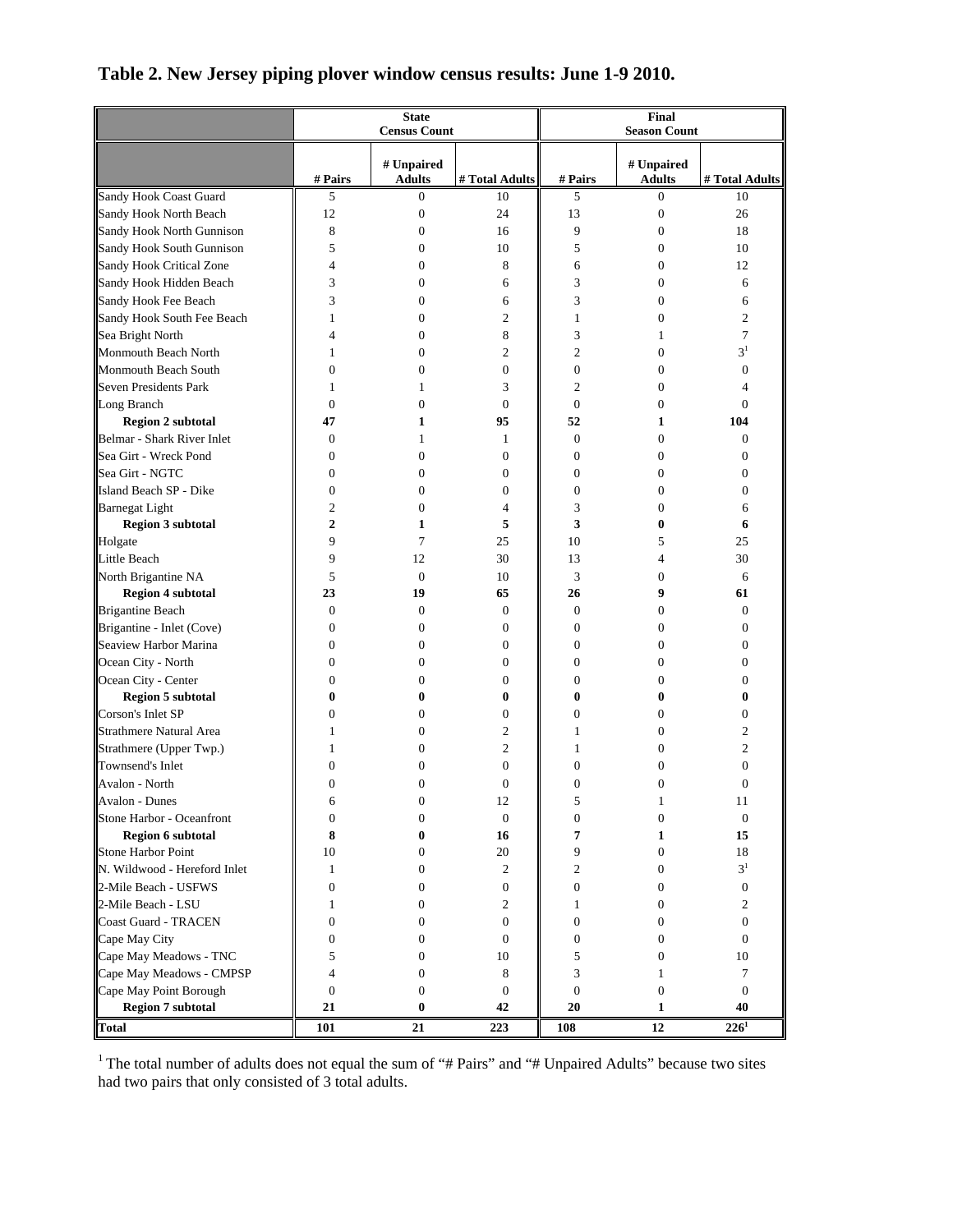|  | Table 3. New Jersey piping plover nesting summary by sites: 2010. |  |
|--|-------------------------------------------------------------------|--|
|  |                                                                   |  |

|                              | 2010             |                  |                  |                |        |                  |
|------------------------------|------------------|------------------|------------------|----------------|--------|------------------|
|                              |                  | <b>Pairs</b>     | <b>Chicks</b>    | Pair           | Fledge | <b>SP Fledge</b> |
| <b>SITE</b>                  | <b>Pairs</b>     | <b>Hatched</b>   | Fledged          | <b>Success</b> | Rate   | Rate             |
| <b>Sandy Hook NRA</b>        | 45               | 40               | 79               | 0.89           | 1.76   | 1.98             |
| Coast Guard                  | 5                | $\overline{4}$   | 9                | 0.80           | 1.80   | 2.25             |
| North Beach                  | 13               | 11               | 24               | 0.85           | 1.85   | 2.18             |
| North Gunnison               | 9                | 9                | 10               | 1.00           | 1.11   | 1.11             |
| <b>South Gunnison</b>        | 5                | 5                | 13               | 1.00           | 2.60   | 2.60             |
| Critical Zone                | 6                | $\overline{4}$   | $\mathfrak{Z}$   | 0.67           | 0.50   | 0.75             |
| Hidden Beach                 | $\mathfrak{Z}$   | $\mathfrak{Z}$   | 10               | 1.00           | 3.33   | 3.33             |
| Fee Beach                    | $\mathfrak{Z}$   | $\mathfrak{Z}$   | 8                | 1.00           | 2.67   | 2.67             |
| South Fee Beach              | $\boldsymbol{l}$ | 1                | $\overline{c}$   | 1.00           | 2.00   | 2.00             |
| Sea Bright North             | 3                | $\overline{2}$   | $\overline{4}$   | 0.67           | 1.33   | 2.00             |
| <b>Monmouth Beach North</b>  | $\overline{2}$   | $\boldsymbol{0}$ | $\boldsymbol{0}$ | 0.00           | 0.00   | 0.00             |
| <b>Seven Presidents Park</b> | $\overline{2}$   | $\mathbf{1}$     | $\mathbf{1}$     | 0.50           | 0.50   | 1.00             |
| <b>Region 2 Subtotal</b>     | 52               | 43               | 84               | 0.83           | 1.62   | 1.95             |
| <b>Barnegat Light</b>        | 3                | 3                | $\overline{2}$   | 1.00           | 0.67   | 0.67             |
| <b>Region 3 Subtotal</b>     | 3                | 3                | $\overline{2}$   | 1.00           | 0.67   | 0.67             |
| Holgate                      | 10               | 9                | 15               | 0.90           | 1.50   | 1.67             |
| Little Beach                 | 13               | 9                | 15               | 0.69           | 1.15   | 1.67             |
| North Brigantine NA          | 3                | 3                | 7                | 1.00           | 2.33   | 2.33             |
| <b>Region 4 Subtotal</b>     | 26               | 21               | 37               | 0.81           | 1.42   | 1.76             |
| <b>Strathmere NA</b>         | 1                | $\mathbf{1}$     | $\mathbf{2}$     | 1.00           | 2.00   | 2.00             |
| Strathmere (Upper Twp)       | 1                | 1                | $\mathbf{1}$     | 1.00           | 1.00   | 1.00             |
| <b>Avalon Dunes</b>          | 5                | 5                | $\boldsymbol{0}$ | 1.00           | 0.00   | 0.00             |
| <b>Region 6 Subtotal</b>     | 7                | 7                | 3                | 1.00           | 0.43   | 0.43             |
| <b>Stone Harbor Point</b>    | 9                | 8                | 13               | 0.89           | 1.44   | 1.63             |
| N. Wildwood - Hereford       | $\overline{2}$   | $\boldsymbol{0}$ | $\boldsymbol{0}$ | 0.00           | 0.00   | 0.00             |
| Coast Guard - LSU            | $\mathfrak{1}$   | $\mathfrak{I}$   | $\mathfrak{I}$   | 1.00           | 1.00   | 1.00             |
| Cape May Meadows             | 8                | $8\,$            | 10               | 1.00           | 1.25   | 1.25             |
| The Nature Conservancy       | 5                | 5                | 8                | 1.00           | 1.60   | 1.60             |
| Cape May Point SP            | 3                | 3                | $\overline{c}$   | 1.00           | 0.67   | 0.67             |
| <b>Region 7 Subtotal</b>     | 20               | 17               | 24               | 0.85           | 1.20   | 1.41             |
| <b>All NJ sites TOTAL</b>    | 108              | 91               | <b>150</b>       | 0.84           | 1.39   | 1.65             |
| <b>NJDFW sites TOTAL</b>     | 34               | 27               | 32               | 0.79           | 0.94   | 1.19             |
| # Active Sites               | 22               |                  |                  |                |        |                  |

Data for Sandy Hook NRA provided by the National Park Service.

Date for Holgate and Little Beach provided by U.S. Fish and Wildlife Service - Edwin B. Forsythe NWR. Data for Two-Mile Beach provided by U.S. Fish and Wildlife Service - Cape May NWR.

Data for Cape May Meadows-TNC provided by The Nature Conservancy - Delaware Bayshores Office. All other data provided by N.J. Division of Fish and Wildlife - Endangered and Nongame Species Program.

**Pair Success** equals the percentage of pairs that hatched young (at least one chick observed).

**Fledge Rate** equals the number of chicks fledges per pair.

**Successful Pair (SP) Fledge Rate** equals the number of chicks fledged per pair that successfully hatched young.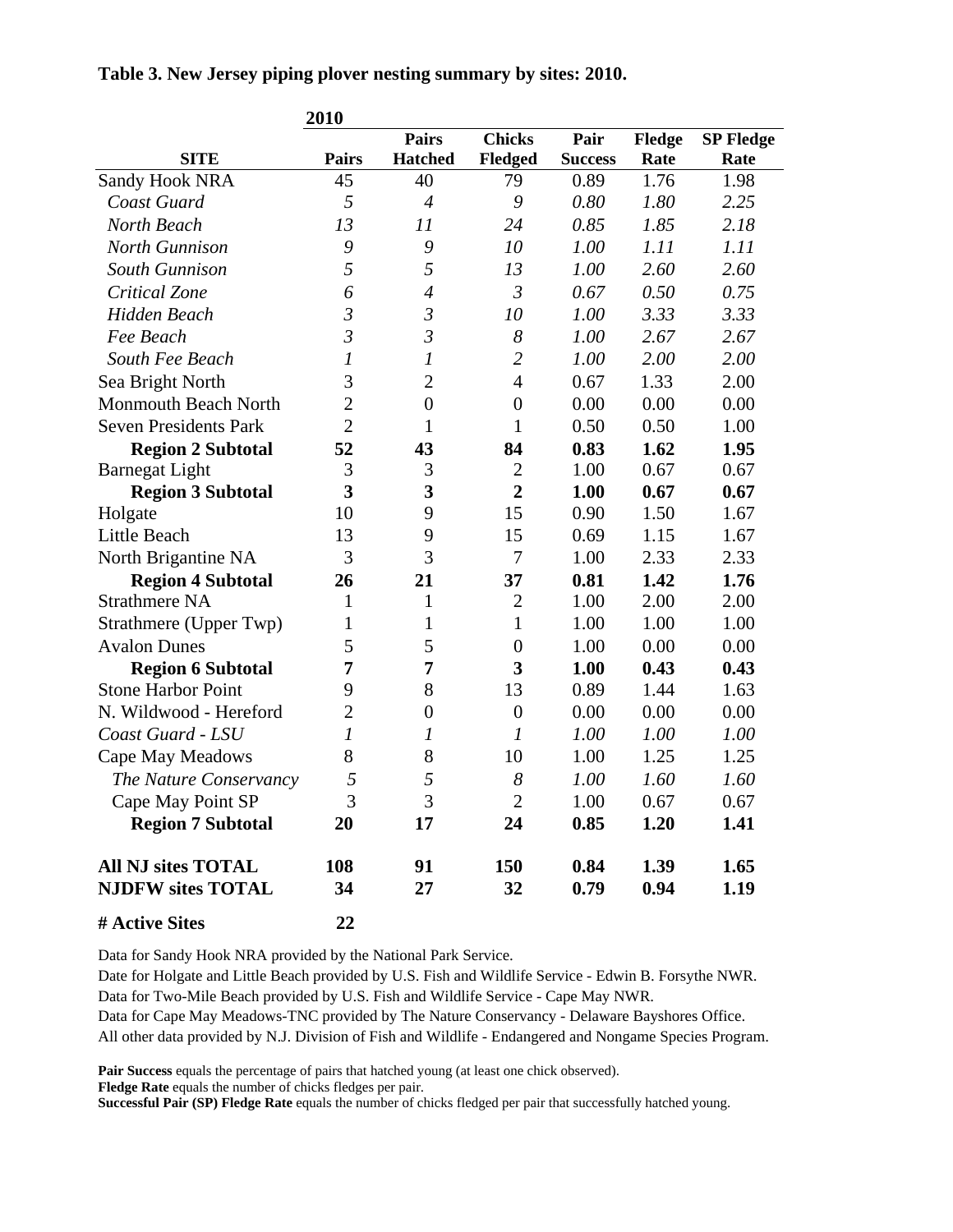